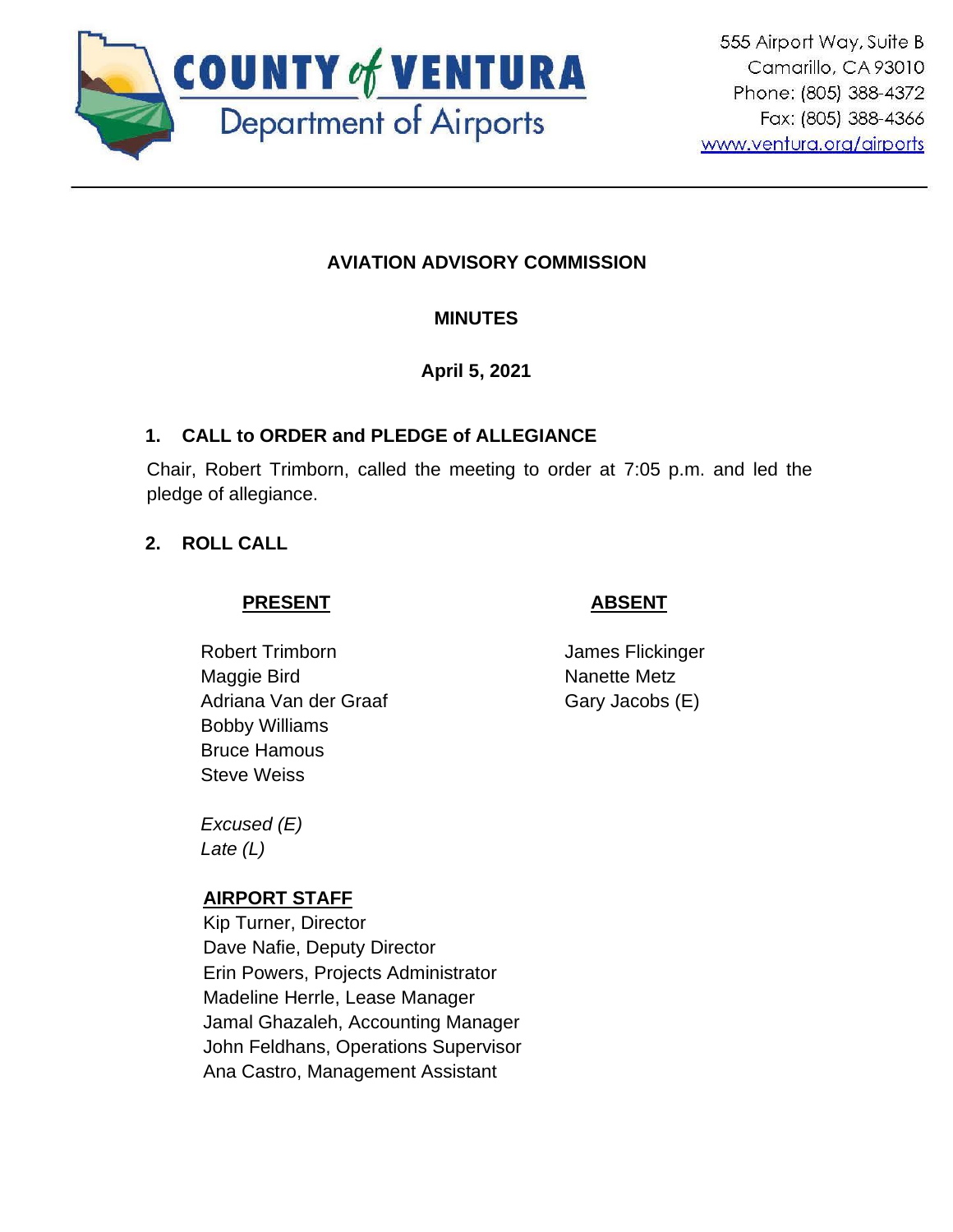#### **3. APPROVAL OF MINUTES – March 1, 2021**

*Steve Weiss moved to approve the March minutes and Maggie Bird seconded the motion. All Commissioners voted in favor and the motion passed unanimously.*

**4. PUBLIC COMMENT -** Citizens wishing to speak to the Commission on an airport related item must fill out a speaker card and submit it to the secretary. Comments will be limited to a maximum of **three** minutes per item.

*Speaker cards for issues NOT on the agenda must be submitted before the end of the public comment period.* 

*Speaker cards for issues listed on the agenda must be presented before the item is up for consideration. Speakers will be called when the item is presented.*

Public comment heard.

#### **5. UNFINISHED BUSINESS – None**

- **6. NEW BUSINESS**
- **A. Subject: Approval of, and Authorization for the Director of Airports or Designee to Sign, a Grant of Easement Agreement with Southern California Edison, for the Relocation of a Power Pole at the Camarillo Airport Business Park**

#### **Recommendations:**

Staff requests that your Commission/Authority recommend that the Board of Supervisors (Board):

1. Approve, and authorize the Director of Airports or his designee to sign, a Grant of Easement Agreement (Exhibit 1) with Southern California Edison for the relocation of an existing power pole and guy wire support on County property at the northwest corner of Willis Avenue and Airport Way, in the Camarillo Airport Business Park.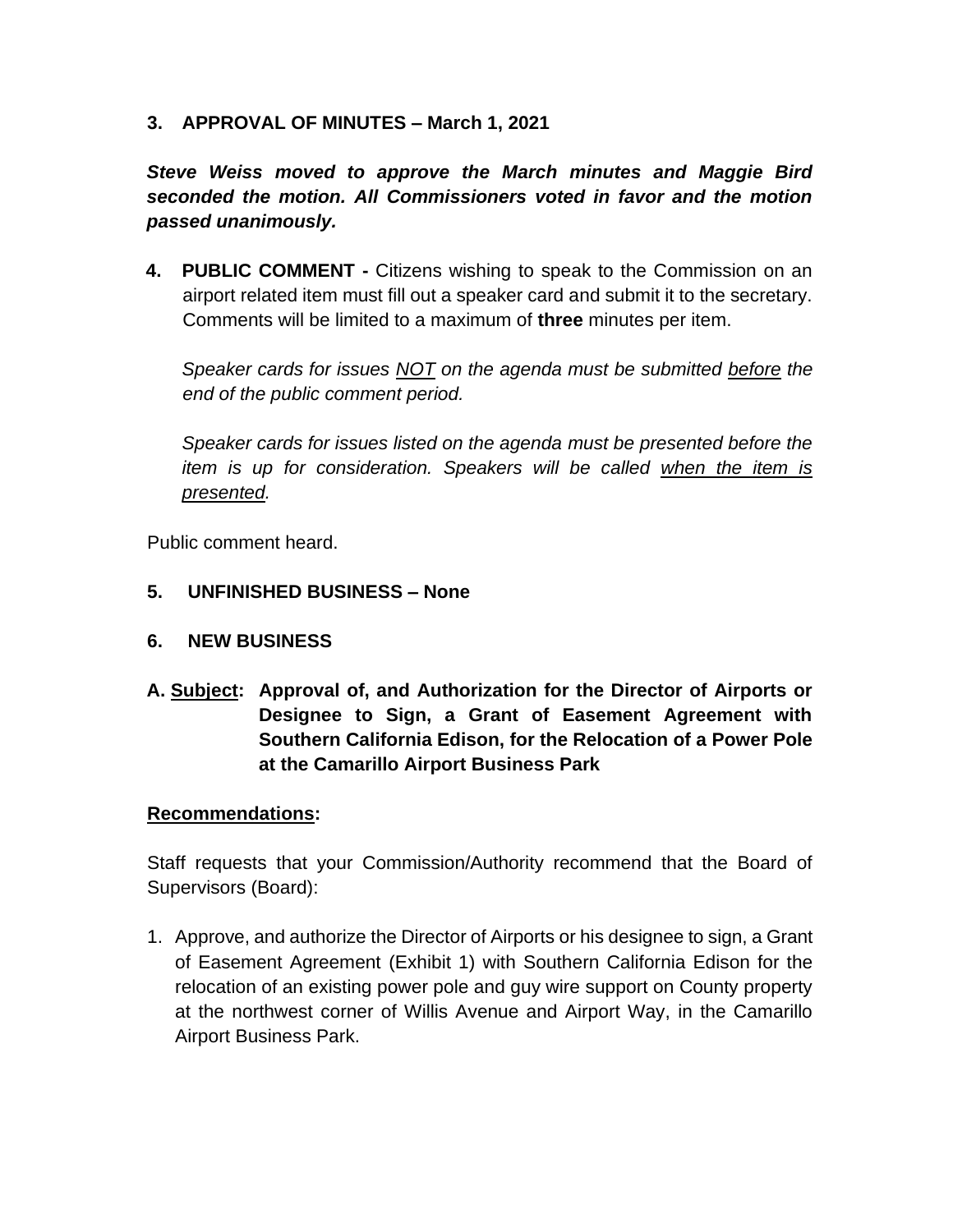2. In accordance with Government Code section 25526.6, find that granting the easement to Southern California Edison is in the public interest and that the conveyance will not interfere with the County's use of the property.

Director Kip Turner stated that lease manager Madeline Herrle will provide staff's report. Ms. Herrle provided a brief staff report. There were no comments by Commissioners.

# *Adriana Van der Graaf moved to approve staff's recommendations and Bruce Hamous seconded the motion. All Commissioners voted in favor and the motion passed unanimously.*

**B. Subject: Approval of, and Authorization for the Director of Airports or Designee to Sign, a Memorandum of Agreement between the County of Ventura and the Federal Aviation Administration for the Operation of FAA Facilities at the Camarillo Airport**

### **Recommendation:**

Staff requests that your Commission/Authority recommend that the Board of Supervisors (Board):

Approve, and authorize the Director of Airports or his designee to sign, a Memorandum of Agreement (Exhibit 1) between the County of Ventura (County) and the Federal Aviation Administration (FAA) for the operation of various FAA facilities at the Camarillo Airport which include the Automated Surface Observing Systems (ASOS), the Centerfield Wind Instrument (CFW), and the Air Traffic Control Tower (ATCT), for a period of twenty years.

Director Kip Turner stated that lease manager Madeline Herrle will provide staff's report. Ms. Herrle provided a brief staff report and responded to general questions posed by Commissioners.

# *Steve Weiss moved to approve staff's recommendation and Adriana Van der Graaf seconded the motion. All Commissioners voted in favor and the motion passed unanimously.*

**C. Subject: Approval of, and Authorization for the Director of Airports or Designee to Sign, the First Amendment to the Lease with RKR**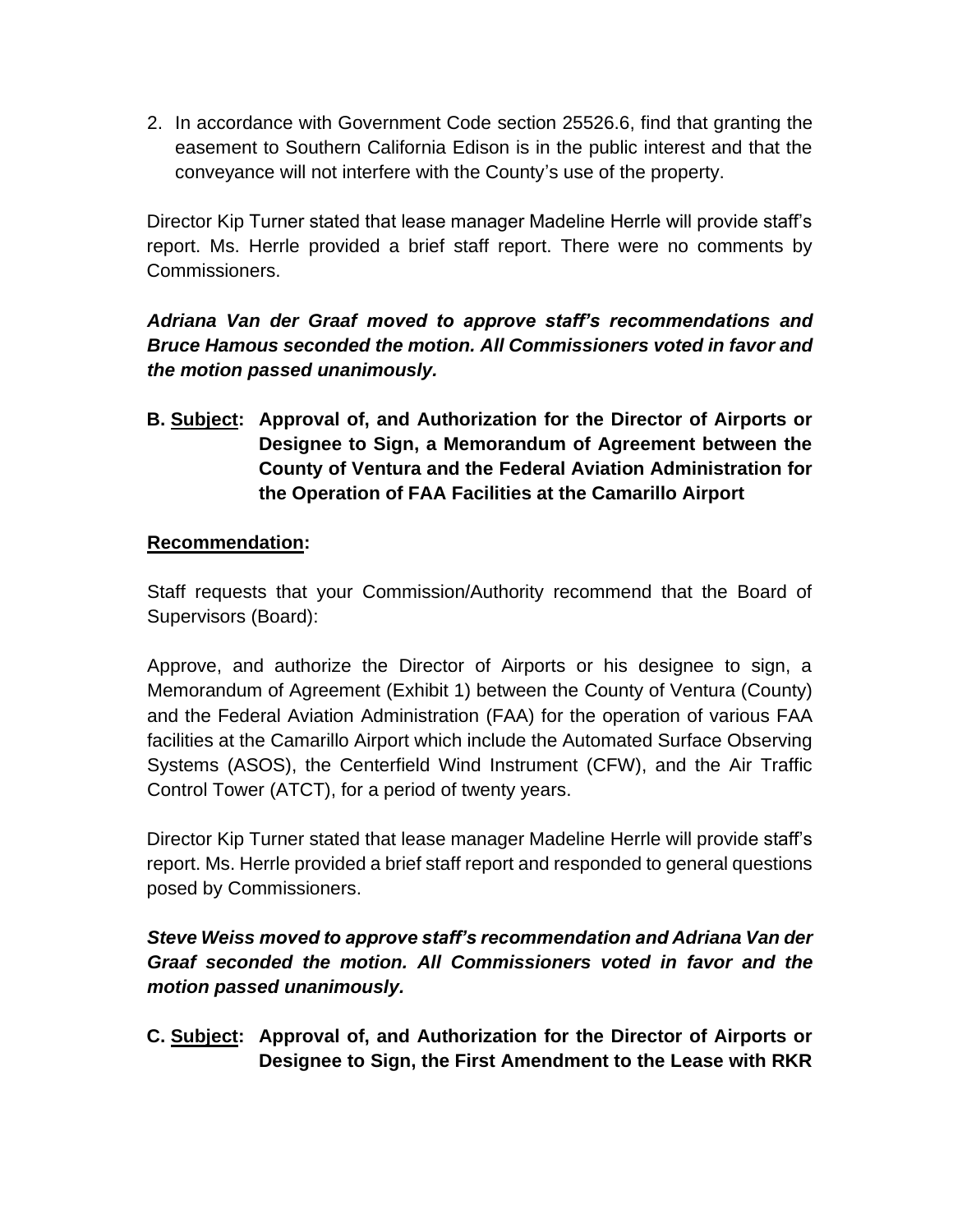# **Incorporated, to Correct the Description of the Leased Premises**

#### **Recommendation:**

Staff requests that your Commission/Authority recommend that the Board of Supervisors (Board):

Approve, and authorize the Director of Airports or his designee to sign, the First Amendment to the lease with RKR Incorporated, to correct the description of the leased premises.

Director Kip Turner stated that lease manager Madeline Herrle will provide staff's report. Ms. Herrle provided a brief staff report. There were no comments by Commissioners.

*Steve Weiss moved to approve staff's recommendation and Maggie Bird seconded the motion. All Commissioners voted in favor and the motion passed unanimously.*

**D. Subject: Authorization for the Director of Airports or Designee, to Accept and Sign Federal Aviation Administration Grant No. 3- 06-0179-038-2021, When Offered, in an Estimated Amount of \$24,179,468 Which Will Provide Funds for the Runway 7-25, Taxiway Connectors and Parallel Taxiway Pavement Reconstruction at Oxnard Airport; Authorization for the Director of Airports or Designee, to Apply for, Accept, and Sign for a Matching Grant from Caltrans, if Offered; and Authorization for County Counsel to Execute the Certificate of Sponsor's Attorney Required by Federal Aviation Administration Grant Agreements**

#### **Recommendations:**

1. Authorize the Director of Airports or his designee, to accept and sign Federal Aviation Administration (FAA) Grant No. 3-06-0179-038-2021, when offered, in an estimated amount of \$24,179,468 which will provide funds for the Runway 7-25, Taxiway Connectors and Parallel Taxiway Pavement Reconstruction at Oxnard Airport; and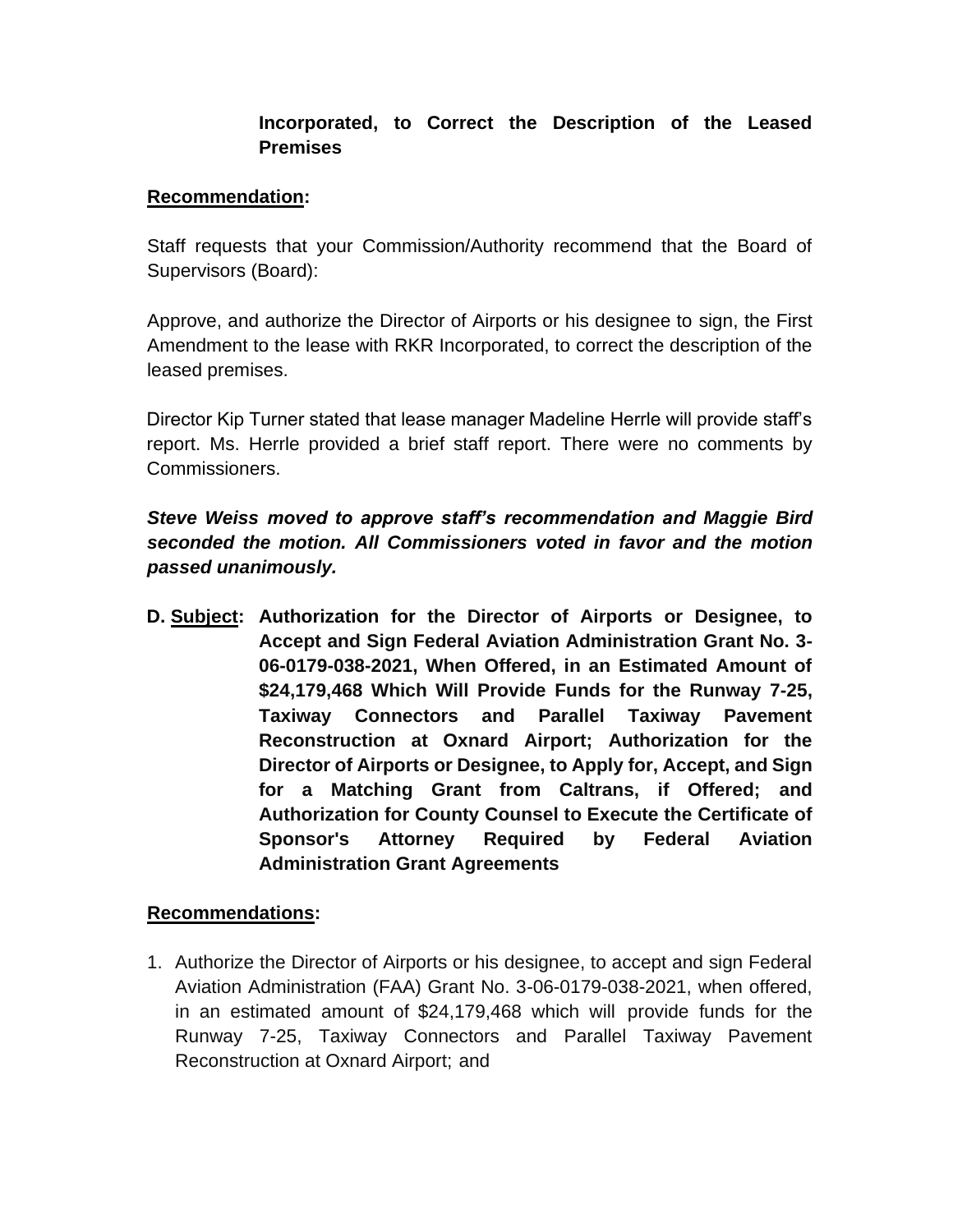- *2.* Authorize the Director of Airports or his designee, to apply for, accept, and sign for a matching grant from Caltrans, if offered; and
- 3. Authorize County Counsel to execute the Certificate of Sponsor's Attorney required by FAA Grant Agreements.

Director Kip Turner introduced the item. Projects Administrator Erin Powers provided staff's report. Ms. Powers shared that this project is out to bid and the bidding period will close at the end of this month. The department is bringing this item forward now in order to be in a position to accept a grant from the FAA when offered. The grant amount of \$24,179,468 is only an estimate because the actual grant will be based on the bids that come in and a combination of the FAA funding that is available. Commissioner Steve Weiss commented that he would rather move forward with concrete instead of asphalt. It was clarified that the project has several components that are independent of one another (base bid, bid alternate 1, bid alternate 2) however Director Turner stated that the department is pushing for the project to be completed at one time if funding allows.

# *Steve Weiss moved to approve staff's recommendations and Adriana Van der Graaf seconded the motion. All Commissioners voted in favor and the motion passed unanimously.*

**E. Subject: Approval of the Five-Year Capital Improvement Plan (CIP) for Camarillo and Oxnard Airports; Authorization for the Director of Airports or Designee, to Apply for Grants to Fund Projects Scheduled for Federal Fiscal Years 2021 and 2022 Outlined in the CIP upon Notification from the Federal Aviation Administration and the California Department of Transportation Aeronautics Program That Funds Are Available**

### **Recommendations:**

Staff requests that your Commission/Authorities recommend that the Board of Supervisors (Board):

- 1. Approve the five-year capital improvement plan (CIP) for Camarillo and Oxnard Airports (Exhibit 1); and
- 2. Authorize the Director of Airports or his designee, to apply for grants to fund the projects scheduled for federal fiscal years (FFY) 2021 and 2022 outlined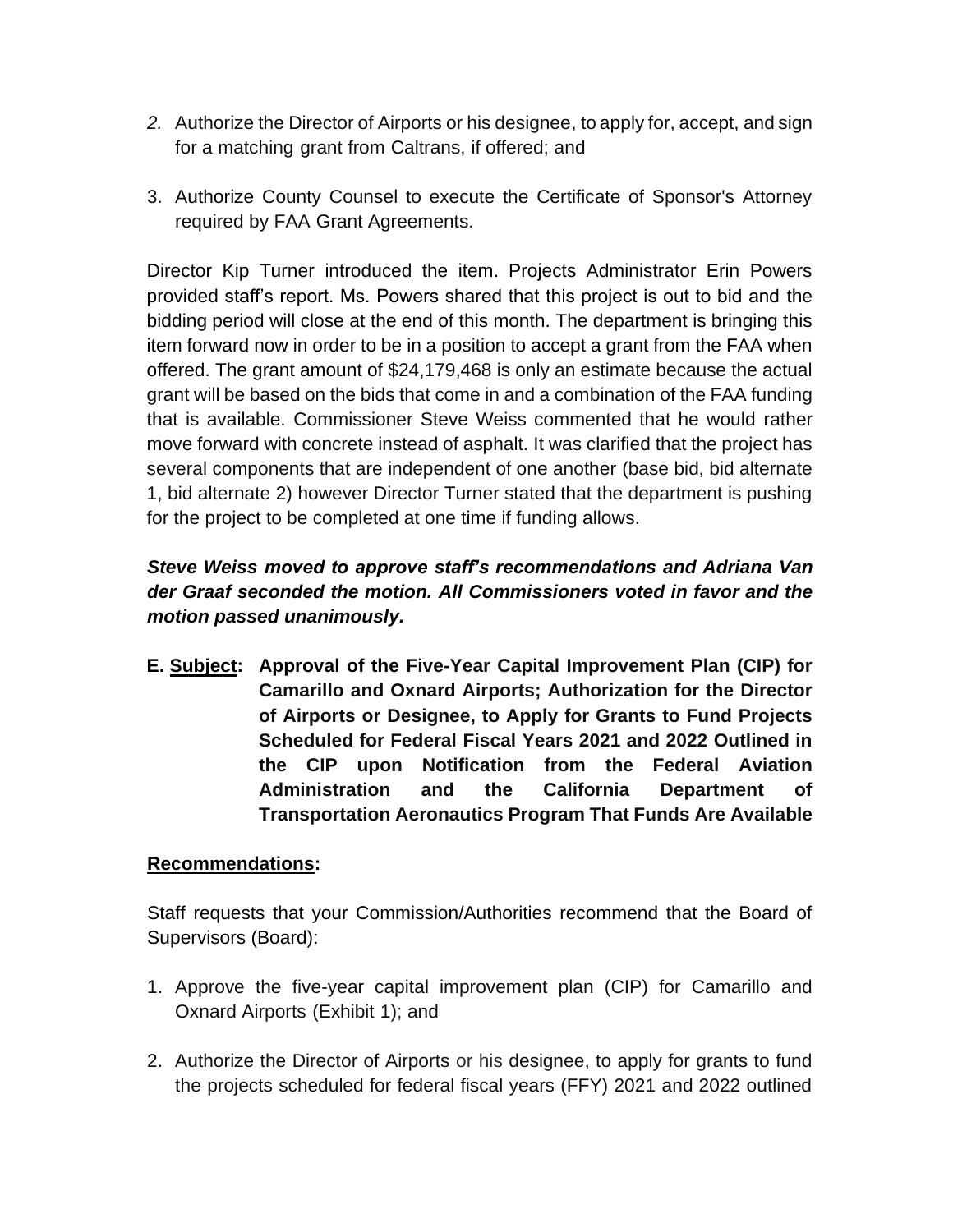in the CIP upon notification from the Federal Aviation Administration (FAA) and the California Department of Transportation Aeronautics Program (Caltrans) that funds are available. *These projects are subject to approval in the County budget process, as explained below.*

Director Kip Turner introduced the item. Projects Administrator Erin Powers provided staff's report. Ms. Powers shared that the department works with the FAA every year to update its five-year capital improvement plan. The plan is required by federal and state agencies in order to be eligible for grant funding. Ms. Powers reviewed a PowerPoint presentation outlining projects scheduled at Camarillo and Oxnard airports between 2021-2025. Director Turner and Ms. Powers responded to general questions posed by Commissioners. A discussion took place about the source of funding for projects and it was clarified that no taxpayer dollars are used.

*Bruce Hamous moved to approve staff's recommendations and Adriana Van der Graaf seconded the motion. All Commissioners voted in favor and the motion passed unanimously.*

**F. Subject: Appointment of One Member of the Aviation Advisory Commission to the Planning Advisory Committee for the Airport Master Plan Study** 

### **Recommendation:**

Staff requests that your Commission appoint one member to the Planning Advisory Committee for the Airport Master Plan study.

Director Kip Turner reviewed a PowerPoint presentation describing the Airport Master/System Plan study process. The study provides an opportunity to engage with and educate the general public on issues related to Ventura County airports. Four workshops will be scheduled as part of the process and the process will conclude with a local document that will be presented to the Ventura County Board of Supervisors for approval. Mr. Turner also explained that a Planning Advisory Committee (PAC) is being formed as part of the process. PAC members will be responsible for communicating with their respective organizations and reporting any comments/concerns regarding the development of the study from their organization back to the PAC.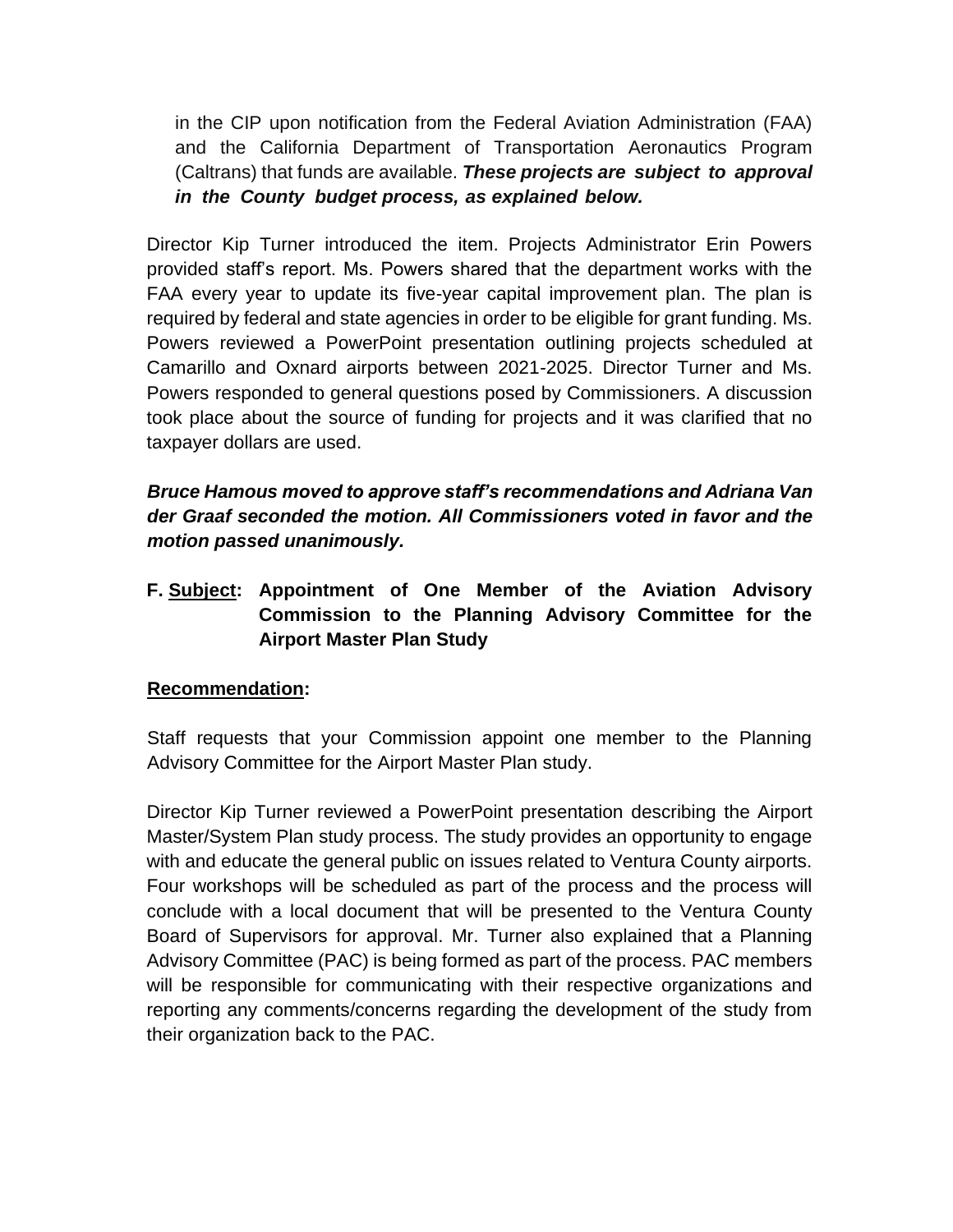**Adriana Van der Graaf moved to nominate Robert Trimborn to the Planning Advisory Committee. Robert Trimborn respectfully declined the nomination.**

**Robert Trimborn moved to nominate Steve Weiss to the Planning Advisory Committee and Adriana Van der Graaf seconded the motion. Steve Weiss abstained. All others voted in favor and the motion passed unanimously.** 

# **G. Subject: Review of Fiscal Year 2021-22 Proposed Budget**

# **Recommendation:**

Staff requests that your Commission and Authorities review and comment on the Department of Airports proposed FY 2021-22 budget for Camarillo and Oxnard Airports; and Camarillo Roads and Lighting Enterprise Fund, as attached, and recommend approval of the Board of Supervisors.

Director Kip Turner reviewed a PowerPoint presentation detailing the proposed budget. Mr. Turner described the department's response to the pandemic and fiscal year accomplishments. Accounting manager Jamal Ghazaleh provided an overview of the budget for Camarillo Airport and Oxnard Airport.

*Steve Weiss moved to approve staff's recommendation and Maggie Bird seconded the motion. All Commissioners voted in favor and the motion passed unanimously.*

# **7. DIRECTOR'S REPORT**

Director Kip Turner thanked his staff for their efforts to prepare the meeting materials. Mr. Turner provided an update on the private hangar lease agreement. Based on the discussion that took place during the March meetings of the Aviation Advisory Commission and the Camarillo and Oxnard Airport Authorities, Mr. Turner asked that County Counsel meet with Leslie McAdam who is a representative that the Camarillo Oxnard Hangar Owners and Tenants Association put forth as one of their speakers at last month's meeting. Mr. Turner shared that progress is being made on the agreement.

# **8. REPORTS**

Monthly Activity Report – February 2021 Monthly Noise Complaints – February 2021